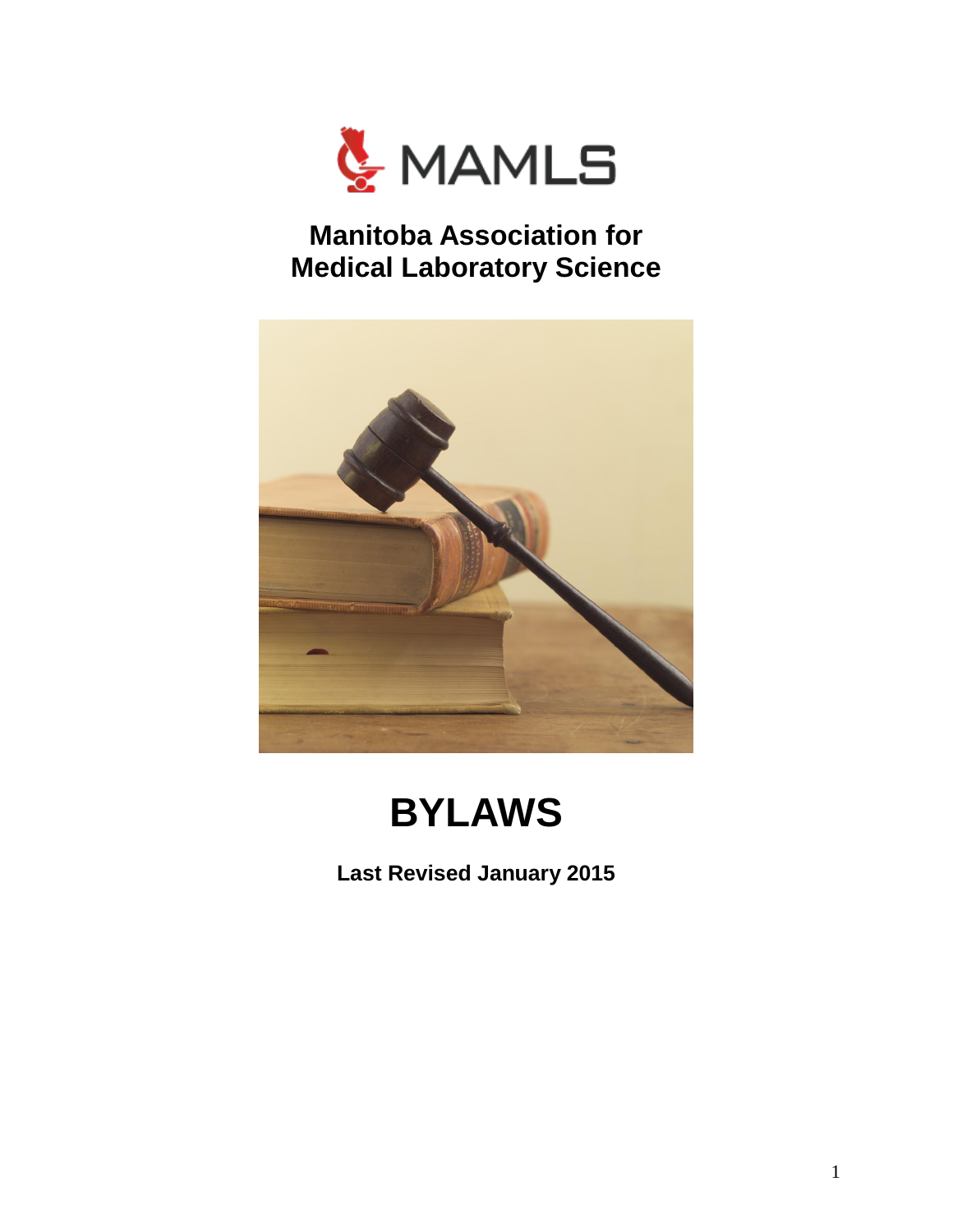## **MANITOBA ASSOCIATION FOR MEDICAL LABORATORY SCIENCE**

## *Table of Contents*

|                        |                                                         | PAGE           |
|------------------------|---------------------------------------------------------|----------------|
|                        | ARTICLE 1.0 HEAD OFFICE                                 | 3              |
|                        | ARTICLE 2.0 CORPORATE SEAL                              | 3              |
| ARTICLE 3.0            | <b>INTERPRETATION</b>                                   | 3              |
| ARTICLE 4.0            | MEMBERSHIP                                              | $3 - 4$        |
| ARTICLE 5.0            | <b>TERMS OF MEMBERSHIP</b>                              | $4 - 5$        |
|                        | ARTICLE 6.0 BOARD OF DIRECTORS                          | $5 - 6$        |
|                        | ARTICLE 7.0 ELECTION OF DIRECTORS                       | $6 - 7$        |
|                        | ARTICLE 8.0 OFFICERS AND OFFICIALS OF THE ASSOCIATION   | $\overline{7}$ |
|                        | ARTICLE 9.0 DUTIES AND RESPONSIBILITIES OF THE OFFICERS | $7 - 8$        |
|                        | ARTICLE 10.0 COMMITTEES                                 | 8              |
|                        | ARTICLE 11.0 DISCIPLINARY CHARGES                       | 8              |
|                        | ARTICLE 12.0 MEMBERSHIP MEETINGS                        | $8 - 9$        |
| ARTICLE 13.0 VOTING    |                                                         | 9              |
| ARTICLE 14.0 ACADEMIES |                                                         | 9              |
|                        | ARTICLE 15.0 ENACTMENT OF BYLAWS                        | 9              |
|                        | ARTICLE 16.0 PARLIAMENTARY AUTHORITY                    | 10             |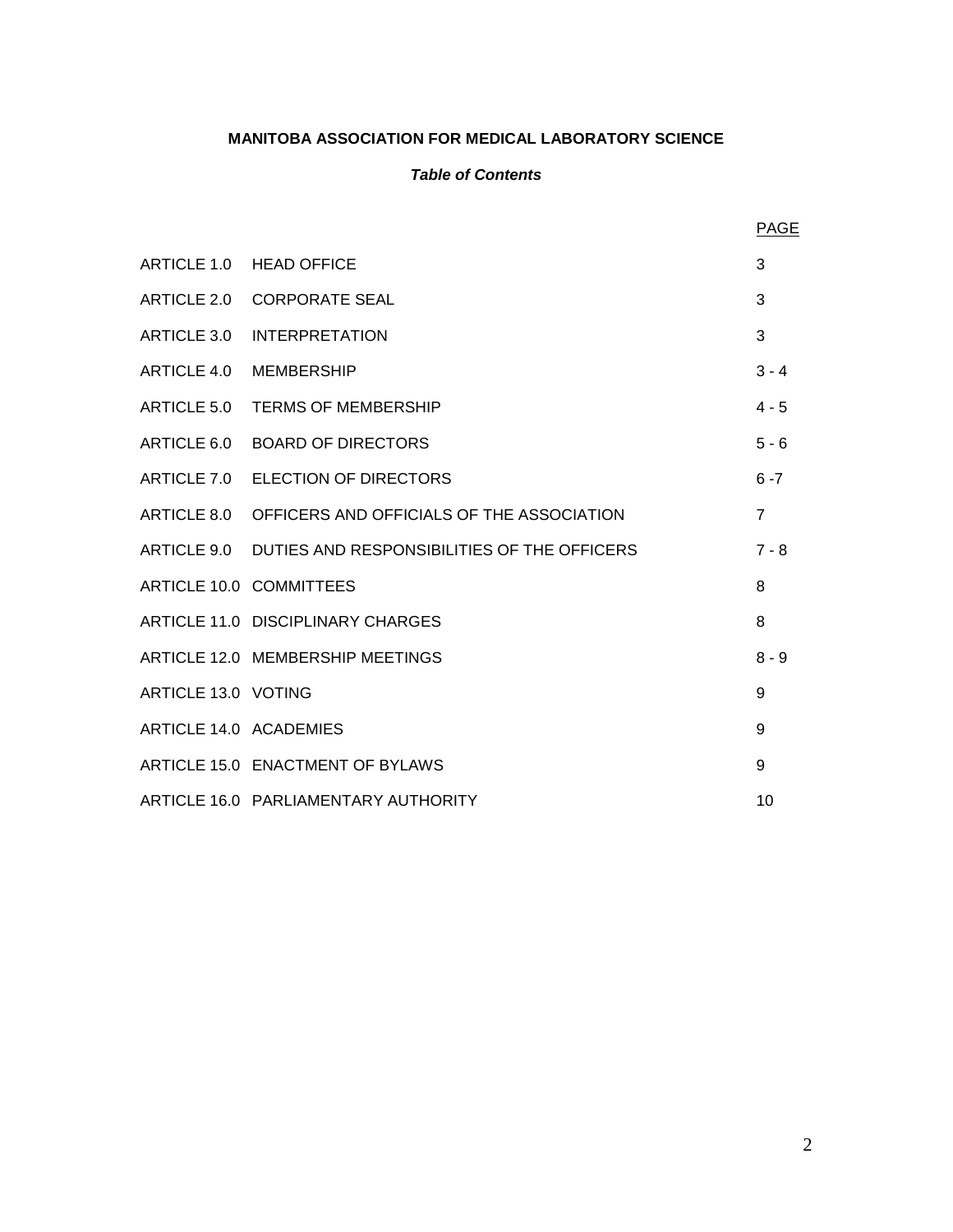| <b>SECTION</b> | <b>MAMLS BYLAWS</b>                                                                                                                                                                                                                                                                                                                                         | <b>TOPIC</b>                                               |
|----------------|-------------------------------------------------------------------------------------------------------------------------------------------------------------------------------------------------------------------------------------------------------------------------------------------------------------------------------------------------------------|------------------------------------------------------------|
|                | <b>ARTICLE 1.0 HEAD OFFICE</b>                                                                                                                                                                                                                                                                                                                              |                                                            |
| 1.1            | The Head Office of the Manitoba Association for Medical<br>Laboratory Science, hereinafter referred to as the Association or<br>MAMLS, shall be in the City of Winnipeg in the Province of<br>Manitoba or in such other place in that Province as the Directors<br>of the Association may fix from time to time by resolution.                              | <b>Head Office</b>                                         |
|                | <b>ARTICLE 2.0 CORPORATE SEAL</b>                                                                                                                                                                                                                                                                                                                           |                                                            |
| 2.1            | The seal, an impression whereof is stamped in the margin<br>hereof, shall be the seal of the Association. The corporate seal<br>shall not be used without the sanction of the officer or officers<br>authorized to sign contracts, documents or instruments under<br>Article 9 of these Bylaws.                                                             | Corporate Seal                                             |
|                | <b>ARTICLE 3.0 INTERPRETATION</b>                                                                                                                                                                                                                                                                                                                           |                                                            |
| 3.1            | In all Bylaws of the Association, the singular shall include the<br>plural and the plural the singular; the word "person" shall include<br>firms and corporations.                                                                                                                                                                                          | Interpretation                                             |
| 3.2            | The fiscal year for the MAMLS shall commence January 1st and<br>end December 31st.                                                                                                                                                                                                                                                                          |                                                            |
| 3.3            | <b>CSMLS designates "Canadian Society for Medical Laboratory</b><br>Science".                                                                                                                                                                                                                                                                               |                                                            |
| 3.4            | MAMLS designates "Manitoba Association for Medical<br>Laboratory Science", hereinafter referred to as "The<br>Association".                                                                                                                                                                                                                                 |                                                            |
|                | <b>ARTICLE 4.0 MEMBERSHIP</b>                                                                                                                                                                                                                                                                                                                               |                                                            |
| 4.1            | A certified member shall be one who has obtained certification at<br>the MLA, MLT, RT, ART, or FCSMLS level, and is a member in<br>good standing.                                                                                                                                                                                                           | <b>Certified Member</b>                                    |
| 4.2            | An affiliate member shall be one who is currently engaged in the<br>practice of medical laboratory technology in Manitoba, who does<br>not qualify for membership as defined in Section 4.1, but who is<br>registered with the MAMLS and a member in good standing.                                                                                         | <b>Affiliate Member</b>                                    |
| 4.2.1          | A Medical Laboratory Assistant (MLA)-Affiliate Member shall<br>be one who is practicing at the Medical Laboratory Assistant<br>(MLA) level, who has not obtained CSMLS certification, is<br>registered with the MAMLS, and is a member in good standing                                                                                                     | Medical<br>Laboratory<br>Assistant-<br>Affiliate<br>Member |
| 4.3            | A trainee member shall be one who is currently enrolled in a<br>Manitoba training program, leading to CSMLS certification, and<br>who has obtained MAMLS\CSMLS trainee membership                                                                                                                                                                           | <b>Trainee Member</b>                                      |
| 4.4            | A corresponding membership shall be given to a non-member of<br>the Association who wishes to maintain an association with the<br>Association but who does not qualify for certified, MLA or trainee<br>membership.                                                                                                                                         | Corresponding<br>Member                                    |
| 4.5            | An honourary member shall be a certified member (Practicing,<br>non-practicing or retired) who, because of outstanding service to<br>Association, has been recommended for honourary<br>the<br>membership and the recommendation has been approved by the<br>Board of Directors. An honourary member shall be exempt from<br>paying annual membership fees. | Honourary<br>Member                                        |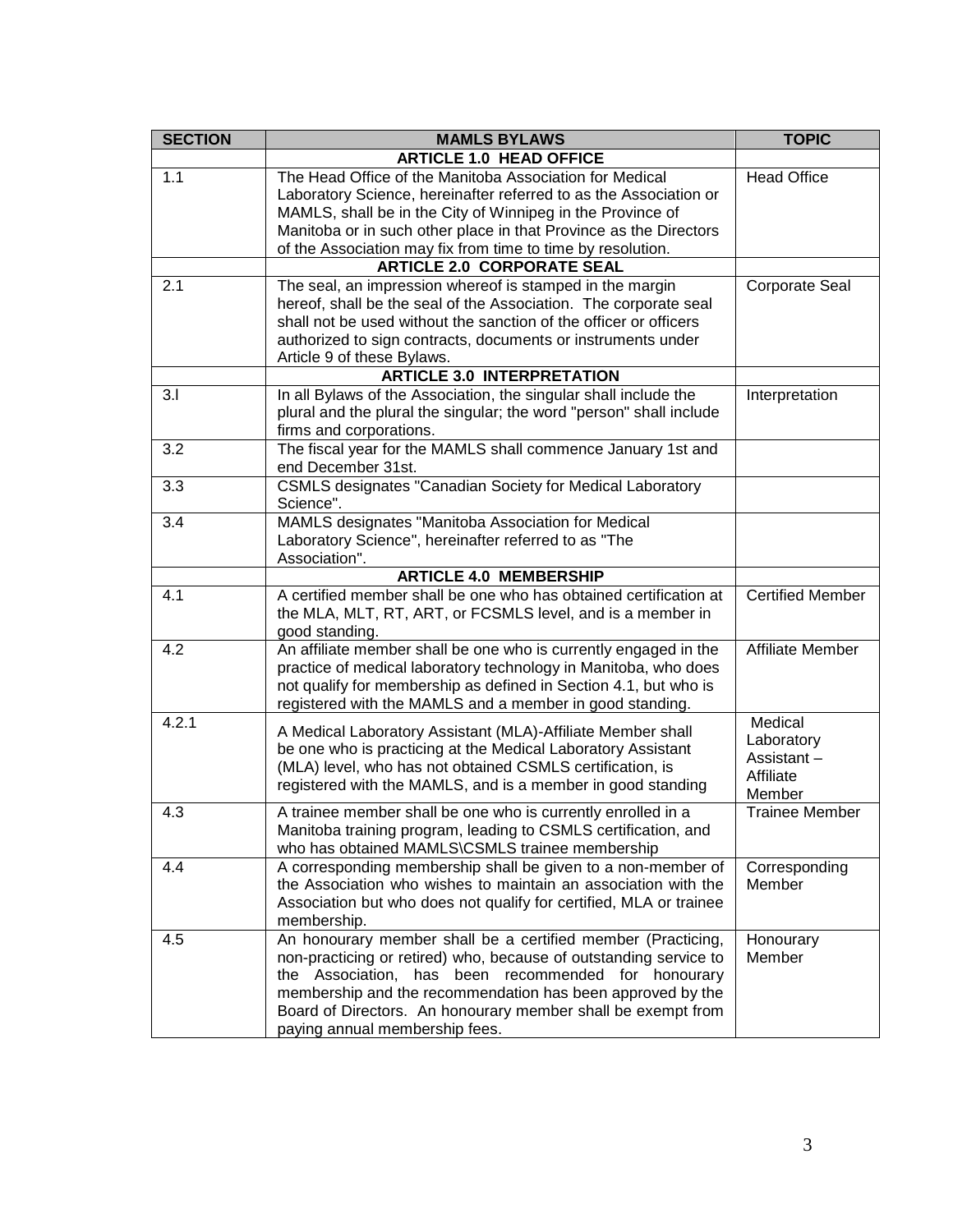| <b>SECTION</b> | <b>MAMLS BYLAWS</b>                                                                                                                                                                                                                                                                                                                                                                                                                                                                                                                                                                  | <b>TOPIC</b>                                                                                                        |
|----------------|--------------------------------------------------------------------------------------------------------------------------------------------------------------------------------------------------------------------------------------------------------------------------------------------------------------------------------------------------------------------------------------------------------------------------------------------------------------------------------------------------------------------------------------------------------------------------------------|---------------------------------------------------------------------------------------------------------------------|
| 4.6            | An honourary affiliate membership shall be awarded to a non-<br>member who is involved in the health field, in recognition of<br>outstanding service to the Association in advancing its aims and<br>objectives. An honourary affiliate member shall be exempt from<br>paying annual membership fees.                                                                                                                                                                                                                                                                                | Honourary<br><b>Affiliate Member</b>                                                                                |
| 4.7            | A retired member shall be one who has attained certification and<br>has retired from the practice of medical laboratory technology,<br>and wishes to maintain an association with MAMLS.                                                                                                                                                                                                                                                                                                                                                                                             | Retired member                                                                                                      |
|                | <b>ARTICLE 5.0 TERMS OF MEMBERSHIP</b>                                                                                                                                                                                                                                                                                                                                                                                                                                                                                                                                               |                                                                                                                     |
| 5.1            | Certified members (practicing, non-practicing or retired) who are<br>currently registered or who have been granted honourary<br>membership, shall be entitled to all the privileges and services of<br>the Association, as defined by the Board of Directors from time<br>to time, including those of voting and holding office. Only<br>members currently practicing shall be eligible to run for elected<br>office. Affiliate members shall be entitled to all the privileges and<br>services of the MAMLS, as defined by the Board of Directors<br>except holding elected office. | Privilege of<br>Certified and<br>Affiliate<br>Members<br>(practicing, non-<br>practicing,<br>retired,<br>honourary) |
| 5.2            | MLA affiliate, Trainee, corresponding and honourary affiliate<br>members shall be entitled to all the privileges and services of the<br>MAMLS as defined by the Board from time to time, except for<br>voting and holding elected office.                                                                                                                                                                                                                                                                                                                                            | Privileges of MLA<br>affiliate, Trainee,<br>Corresponding,<br>and Honourary<br><b>Affiliate Members</b>             |
| 5.3            | The membership fees for all classes of membership shall be<br>approved by an Annual General Meeting of the membership,<br>upon the recommendation of the Board of Directors.                                                                                                                                                                                                                                                                                                                                                                                                         | <b>Annual Fees</b>                                                                                                  |
| 5.3.1          | Notice of intent of membership increase shall be sent to the<br>members no less than thirty (30) days prior to the Annual<br>General meeting.                                                                                                                                                                                                                                                                                                                                                                                                                                        |                                                                                                                     |
| 5.4            | Any member of the MAMLS shall be in good standing only so<br>long as their membership fee has been paid in full.                                                                                                                                                                                                                                                                                                                                                                                                                                                                     | Member in Good<br>Standing                                                                                          |
| 5.5            | When a members' fees remain unpaid by March first (1st) of any<br>year, their name shall be removed from the membership rolls<br>and their membership shall stand suspended, without need for<br>further action or notice.                                                                                                                                                                                                                                                                                                                                                           | Suspension of<br>Membership                                                                                         |
| 5.6            | Members who have been suspended under Article 5.0, Section<br>5.5 may have their name restored to the membership rolls upon<br>meeting the requirements of Article 4.0.                                                                                                                                                                                                                                                                                                                                                                                                              | Reinstatement of<br>Suspended<br>Member                                                                             |
| 5.7            | Members in good standing with the MAMLS may submit their<br>resignation by giving notice in writing to the President at least<br>thirty (30) days prior to the effective date of such resignation, but<br>without prejudice to their liability to the MAMLS.                                                                                                                                                                                                                                                                                                                         | Resignation                                                                                                         |
| 5.8            | Each member of the MAMLS, by accepting membership, shall<br>agree to abide by the Bylaws, Standing Rules and Standards of<br>Practice of the MAMLS.                                                                                                                                                                                                                                                                                                                                                                                                                                  | Responsibility of<br>Member                                                                                         |
| 5.9            | Each member shall agree to termination or suspension of<br>membership as defined in Article 5.0, Section 5.5 and Article 11,<br>Sections 11.1 and 11.2, and thereby waives all rights, interests,<br>privileges, services or claims as a member in the event of<br>membership being so terminated or suspended.<br><b>ARTICLE 6.0 BOARD OF DIRECTORS</b>                                                                                                                                                                                                                             | Waiver of<br>Membership<br><b>Rights</b>                                                                            |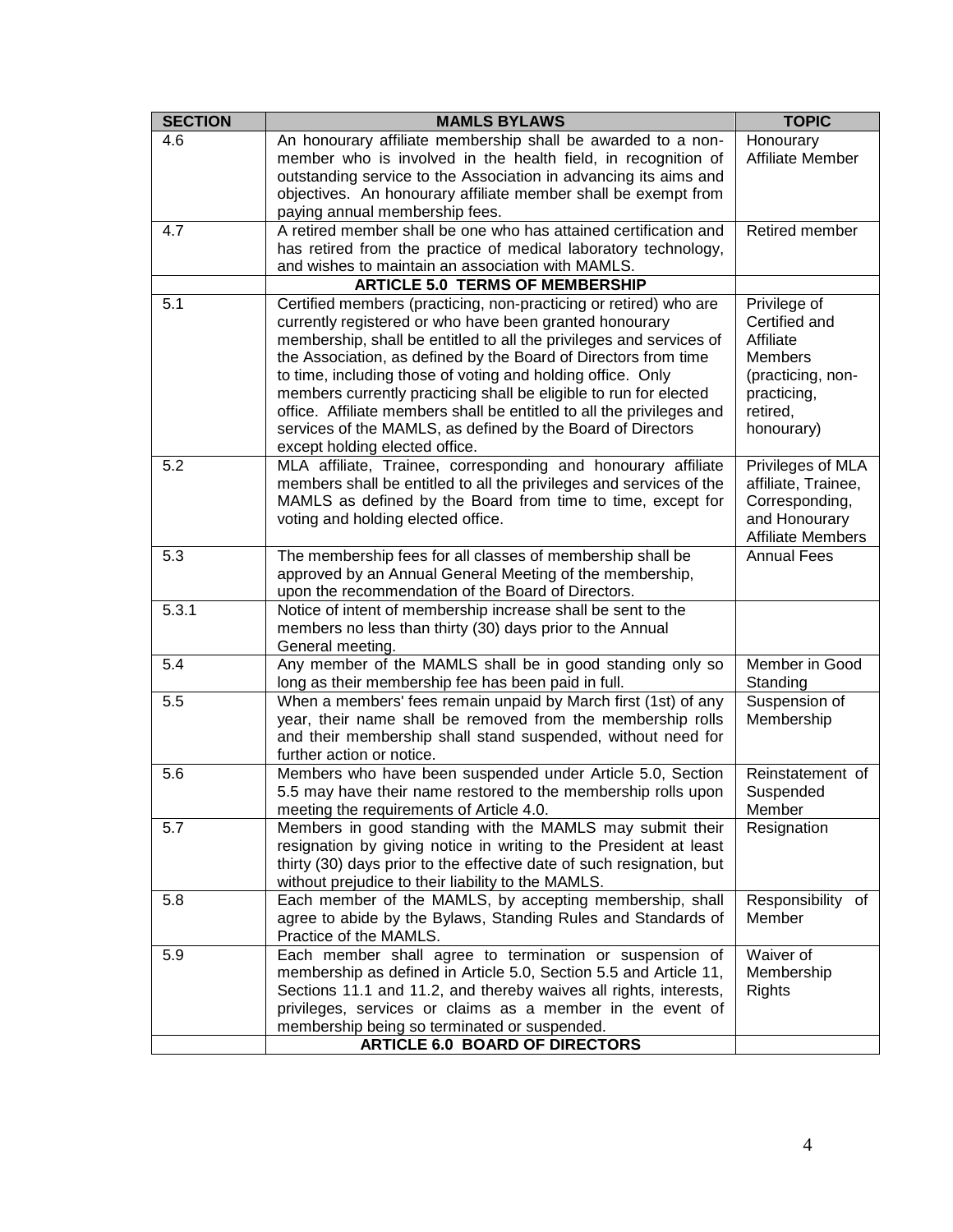| <b>SECTION</b> | <b>MAMLS BYLAWS</b>                                                                                                                                                                                                                                                                                                                                       | <b>TOPIC</b>                                       |
|----------------|-----------------------------------------------------------------------------------------------------------------------------------------------------------------------------------------------------------------------------------------------------------------------------------------------------------------------------------------------------------|----------------------------------------------------|
| 6.1            | The Board of Directors shall consist of seven (7) elected officers<br>to include the Past President, President, President Elect, Vice-<br>President, Treasurer, Marketing and Communication Director<br>and Professional Development Director. In addition, there will<br>be four (4) Academy Directors; one Director to be appointed by<br>each Academy. | Composition of<br>the Board of<br><b>Directors</b> |
| 6.1.1          | Each Director shall be at least eighteen (18) years of age and<br>shall be a certified member, in good standing of the Association,<br>as defined in Article 4.0, Section 4.1.                                                                                                                                                                            | Eligibility of<br><b>Directors</b>                 |
| 6.1.2          | An Academy Director shall live and/or work in the geographic<br>area which they represent.                                                                                                                                                                                                                                                                | Eligibility of<br>Academy<br><b>Directors</b>      |
| 6.2.1          | The offices of the Vice-President, the President Elect, the<br><b>President and Past President shall be in automatic progression</b><br>at one year intervals in the order given following the election of<br>the Vice-President by the membership of the MAMLS.                                                                                          | Terms of Office<br>of Directors                    |
| 6.2.2          | The office of Marketing and Communication Director shall be<br>elected during even numbered years for a two (2) year term<br>commencing the year after election.                                                                                                                                                                                          |                                                    |
| 6.2.3          | The officers of Treasurer and Professional Development Director<br>shall be elected during odd numbered years for a two (2) year<br>term commencing the year after election.                                                                                                                                                                              |                                                    |
| 6.3            | The Board of Directors shall:                                                                                                                                                                                                                                                                                                                             | Authority of the<br><b>Board</b>                   |
| 6.3.1          | Have the authority to incur obligations, disburse monies and<br>perform all such acts of administration as may be necessary to<br>expedite the proper functioning of the Association subject to the<br>provisions of these Bylaws and any amendments made thereto.                                                                                        |                                                    |
| 6.3.2          | Develop, change and promulgate Standing Rules of the<br>Association to include policies, procedures and directives for the<br>guidance of members, Officers and Officials of the Association,<br>providing these are in conformity with and do not contravene<br>these Bylaws.                                                                            |                                                    |
| 6.3.3          | Enter into agreement with other Institutions and Societies.                                                                                                                                                                                                                                                                                               |                                                    |
| 6.4            | Meetings of the Board shall be held at such time and place as<br>may be determined by the President.                                                                                                                                                                                                                                                      | <b>Board Meetings</b>                              |
| 6.4.1          | Have no less than six (6) meetings of the Board per year.                                                                                                                                                                                                                                                                                                 |                                                    |
| 6.5            | The quorum for meetings of the Board shall be a five (5) Board<br>members.                                                                                                                                                                                                                                                                                | Quorum                                             |
| 6.6            | The President, with the approval of the Board of Directors may<br>invite other individuals to take part in the discussions on<br>pertinent business at any meeting of the Board.                                                                                                                                                                          | Privilege of the<br><b>Board</b>                   |
| 6.7            | When action is required on urgent matters between regular<br>meetings of the Board, the authority rests with the President and<br>at least three (3) other Board members.                                                                                                                                                                                 | Delegated<br>Authority                             |
| 6.8            | Members of the Board charged with failure to perform their<br>duties, and against who such charges are sustained after due<br>and proper hearing before the Board shall be suspended from<br>the Board if approved by a two-thirds (2/3) written vote of the<br>Board.                                                                                    | Suspension from<br>Office                          |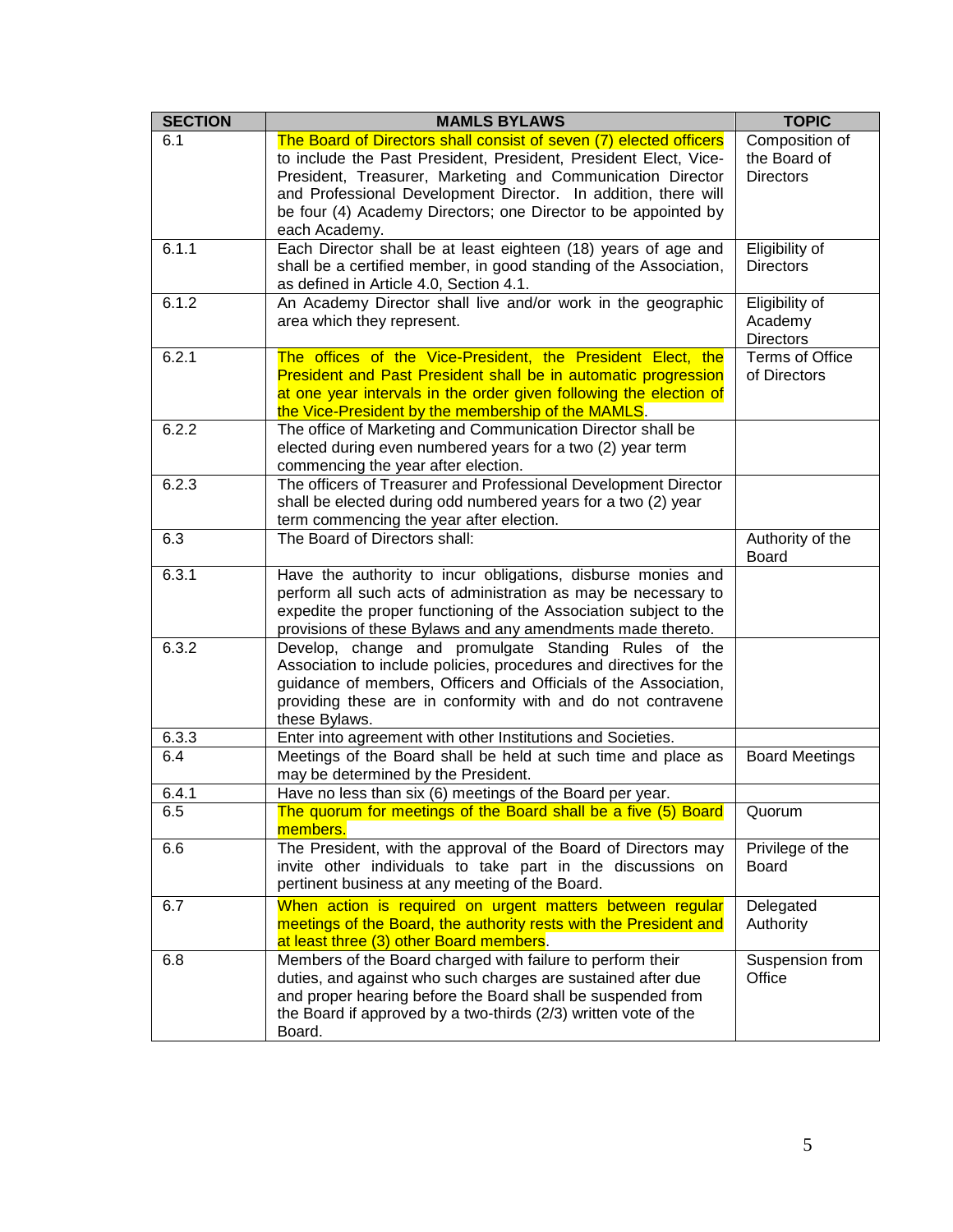| <b>SECTION</b> | <b>MAMLS BYLAWS</b>                                                                                                                      | <b>TOPIC</b>                               |
|----------------|------------------------------------------------------------------------------------------------------------------------------------------|--------------------------------------------|
| 6.9            | Any members of the Board so suspended shall have the right to                                                                            | Right of Appeal                            |
|                | appeal their case before the members at the next Annual                                                                                  |                                            |
|                | General Meeting provided such notice of appeal has been<br>submitted to the President at least sixty (60) days prior to the              |                                            |
|                | date of the Annual General Meeting.                                                                                                      |                                            |
| 6.10.          | All elected and appointed officers of the MAMLS and their heirs,                                                                         | <b>Board liability</b>                     |
|                | executors and administrators, and their estates and effects                                                                              |                                            |
|                | respectively, shall be indemnified and saved harmless out of the                                                                         |                                            |
| 6.10.1         | funds of the Association from and against:<br>All liabilities, costs, charges and expenses whatsoever which                              |                                            |
|                | directors or officers sustain or incur in or about any action, suit or                                                                   |                                            |
|                | proceeding that is proposed,<br>brought, commenced,<br>or                                                                                |                                            |
|                | prosecuted against them, for or in respect of any act, deed,                                                                             |                                            |
|                | matter of thing howsoever made, done or permitted by them in                                                                             |                                            |
|                | or about the execution of the duties of their offices, except only<br>such liabilities, costs, charges or expenses as are occasioned     |                                            |
|                | directly by their own wilful misconduct or gross negligence, so                                                                          |                                            |
|                | found.                                                                                                                                   |                                            |
| 6.10.2         | All other costs, charges and expenses that they may sustain or                                                                           |                                            |
|                | incur in or about or in relation to the affairs thereof, except such                                                                     |                                            |
|                | costs, charges or expenses as are occasioned by their own<br>wilful neglect or default.                                                  |                                            |
|                | <b>ARTICLE 7.0 ELECTION OF DIRECTORS</b>                                                                                                 |                                            |
| 7.1            | Notice of the time and place of the AGM and the positions open                                                                           | Notice of Election                         |
|                | for election shall be delivered to each member at least one                                                                              |                                            |
|                | hundred and twenty (120) days prior to the holding of the AGM.                                                                           |                                            |
| 7.2            | The Nominating Committee of the MAMLS shall be a Standing                                                                                | Composition of                             |
|                | Committee which shall consist of the Chairperson (the Past-                                                                              | Nominating<br>Committee                    |
| 7.3            | President), and the Academy Directors.<br>The Nominating Committee shall be responsible for seeking out                                  | Duties of the                              |
|                | candidates who will allow their names to stand as nominees.                                                                              | Nominating                                 |
|                | Written consent of the nominee is required prior to that                                                                                 | Committee                                  |
|                | nomination being accepted                                                                                                                |                                            |
| 7.4            | In addition to the nominations submitted by the committee,                                                                               |                                            |
|                | nominations may be submitted over the signatures of five (5)<br>voting members, one of whom shall act as the proposer and                |                                            |
|                | another as the seconder, and must be accompanied by the                                                                                  |                                            |
|                | written consent of the nominee.                                                                                                          |                                            |
| 7.5            | All nominations must be submitted on the prescribed form, to the                                                                         | Deadline and                               |
|                | Chairperson of the Nominating Committee at least ninety (90)                                                                             | Destination for                            |
|                | days prior to the election.                                                                                                              | Nomination<br>Forms                        |
| 7.6            | The Nominating Committee shall determine whether each                                                                                    | Validation of                              |
|                | nominee has complied with the requirements of the Bylaws.                                                                                | Nomination                                 |
|                |                                                                                                                                          | Forms                                      |
| 7.7.1          | The Chairperson of the Nominating Committee shall prepare the                                                                            | Preparation and                            |
|                | slate of nominations for officers and send the mail-in ballot to all<br>voting members not less than sixty (60) days prior to the Annual | Presentation of<br><b>Nomination Slate</b> |
|                | General Meeting.                                                                                                                         |                                            |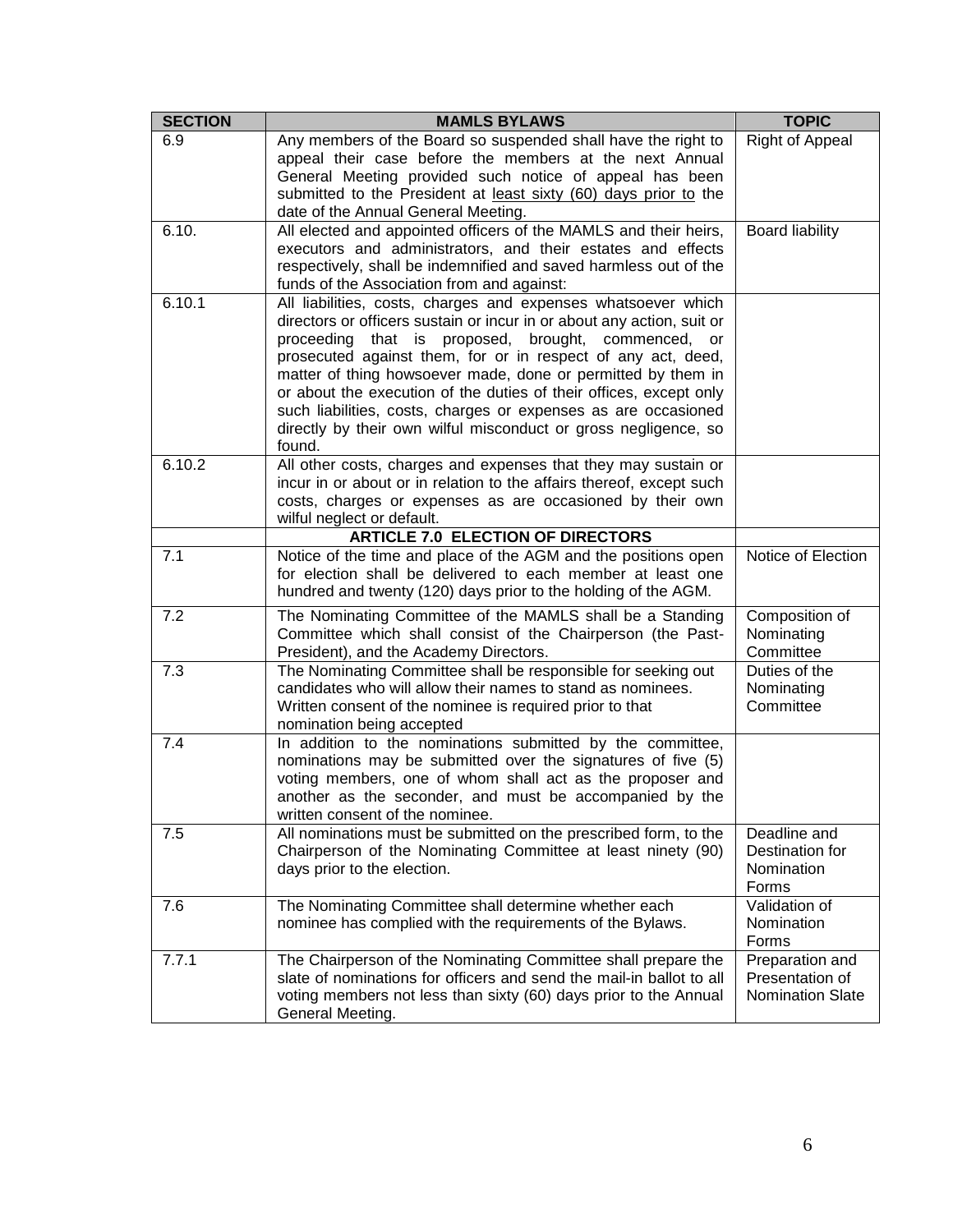| 7.7.2<br>The ballots completed by the voting member shall be returned to<br>Election by Mail-<br>the Chairperson of the Nominating Committee at least thirty (30)<br>in Ballot<br>days prior to the Annual General Meeting. The ballots shall be<br>counted by an auditor of the Association, who shall report the<br>results of the election to the Chairperson of the Nominating<br>Committee not less than fifteen (15) days prior to the date of the<br>Annual General Meeting.<br>7.7.3<br>In the event that only one candidate is nominated for any office,<br>that candidate shall be elected by acclamation.<br>7.8.1<br>In the event that any office is not filled as a result of the mail-in<br>Insufficient<br>ballot, an election shall be held at the Annual General Meeting.<br>Nominations<br>7.8.2<br>The Nominating Committee Chairperson shall submit the name<br>of at least one (1) nominee for that office. Any voting member<br>may also nominate.<br>7.8.3<br>The nominee must give consent and meet the requirements of<br>the Bylaws.<br>Certified members (practicing, non-practicing or retired) shall be<br>7.9<br><b>Voting Members</b><br>certified to vote for the election of officers either by the Mail-in<br>ballot or at the Annual General Meeting.<br>7.10<br>All elections held at an Annual General Meeting shall be by<br>Election at<br>written ballot and the ballots shall be counted by three (3)<br><b>Annual General</b><br>scrutineers appointed by the Vice-President.<br>Meeting<br>7.11<br>All elections to office shall be decided by plurality vote.<br>Plurality Vote for<br>Elections<br>7.12<br>In the event of a tie vote, the President will cast the deciding<br>Tie Vote<br>vote.<br><b>ARTICLE 8.0 OFFICERS AND OFFICIALS OF THE</b><br><b>ASSOCIATION</b><br>The term of office for all elected officers shall commence<br>8.1<br>Terms of Office<br>(January 1st) following the Annual General Meeting.<br>8.2<br>The Board of Directors shall annually appoint the chairpersons<br>Chairperson of<br>of Standing Committees and other such officials as may be<br>Standing<br>deemed necessary to the proper functioning of the Association.<br>Committees and<br><b>Other Officials</b><br>All officers and officials acting on behalf of the MAMLS shall be<br>8.3<br>Reimbursement<br>reimbursed for authorized expenses.<br>for Expenses<br><b>ARTICLE 9.0 DUTIES AND RESPONSIBILITIES OF THE</b><br><b>OFFICERS</b><br>President<br>9.1<br>The President shall be the Chief Elected Officer of the MAMLS,<br>responsible to the membership for the efficient functioning of the<br>MAMLS and for the maintenance of proper procedures and<br>protocol on the part of the Board and Committees of the<br>Association during their term of office and within the terms of<br>these Bylaws. They shall sign all instruments which require their<br>signature.<br><b>The President shall:</b><br>9.2<br>Duties of the<br>President<br>9.2.1<br>Preside at all meetings of the membership, the Board and at all<br>official functions of the MAMLS.<br>9.2.2<br>Be an ex-officio member of all Committees of the MAMLS except | <b>SECTION</b> | <b>MAMLS BYLAWS</b>                                        | <b>TOPIC</b> |
|-----------------------------------------------------------------------------------------------------------------------------------------------------------------------------------------------------------------------------------------------------------------------------------------------------------------------------------------------------------------------------------------------------------------------------------------------------------------------------------------------------------------------------------------------------------------------------------------------------------------------------------------------------------------------------------------------------------------------------------------------------------------------------------------------------------------------------------------------------------------------------------------------------------------------------------------------------------------------------------------------------------------------------------------------------------------------------------------------------------------------------------------------------------------------------------------------------------------------------------------------------------------------------------------------------------------------------------------------------------------------------------------------------------------------------------------------------------------------------------------------------------------------------------------------------------------------------------------------------------------------------------------------------------------------------------------------------------------------------------------------------------------------------------------------------------------------------------------------------------------------------------------------------------------------------------------------------------------------------------------------------------------------------------------------------------------------------------------------------------------------------------------------------------------------------------------------------------------------------------------------------------------------------------------------------------------------------------------------------------------------------------------------------------------------------------------------------------------------------------------------------------------------------------------------------------------------------------------------------------------------------------------------------------------------------------------------------------------------------------------------------------------------------------------------------------------------------------------------------------------------------------------------------------------------------------------------------------------------------------------------------------------------------------------------------------------------------------------------------------------------------------------------------------------------------------------------|----------------|------------------------------------------------------------|--------------|
|                                                                                                                                                                                                                                                                                                                                                                                                                                                                                                                                                                                                                                                                                                                                                                                                                                                                                                                                                                                                                                                                                                                                                                                                                                                                                                                                                                                                                                                                                                                                                                                                                                                                                                                                                                                                                                                                                                                                                                                                                                                                                                                                                                                                                                                                                                                                                                                                                                                                                                                                                                                                                                                                                                                                                                                                                                                                                                                                                                                                                                                                                                                                                                                               |                |                                                            |              |
|                                                                                                                                                                                                                                                                                                                                                                                                                                                                                                                                                                                                                                                                                                                                                                                                                                                                                                                                                                                                                                                                                                                                                                                                                                                                                                                                                                                                                                                                                                                                                                                                                                                                                                                                                                                                                                                                                                                                                                                                                                                                                                                                                                                                                                                                                                                                                                                                                                                                                                                                                                                                                                                                                                                                                                                                                                                                                                                                                                                                                                                                                                                                                                                               |                |                                                            |              |
|                                                                                                                                                                                                                                                                                                                                                                                                                                                                                                                                                                                                                                                                                                                                                                                                                                                                                                                                                                                                                                                                                                                                                                                                                                                                                                                                                                                                                                                                                                                                                                                                                                                                                                                                                                                                                                                                                                                                                                                                                                                                                                                                                                                                                                                                                                                                                                                                                                                                                                                                                                                                                                                                                                                                                                                                                                                                                                                                                                                                                                                                                                                                                                                               |                |                                                            |              |
|                                                                                                                                                                                                                                                                                                                                                                                                                                                                                                                                                                                                                                                                                                                                                                                                                                                                                                                                                                                                                                                                                                                                                                                                                                                                                                                                                                                                                                                                                                                                                                                                                                                                                                                                                                                                                                                                                                                                                                                                                                                                                                                                                                                                                                                                                                                                                                                                                                                                                                                                                                                                                                                                                                                                                                                                                                                                                                                                                                                                                                                                                                                                                                                               |                |                                                            |              |
|                                                                                                                                                                                                                                                                                                                                                                                                                                                                                                                                                                                                                                                                                                                                                                                                                                                                                                                                                                                                                                                                                                                                                                                                                                                                                                                                                                                                                                                                                                                                                                                                                                                                                                                                                                                                                                                                                                                                                                                                                                                                                                                                                                                                                                                                                                                                                                                                                                                                                                                                                                                                                                                                                                                                                                                                                                                                                                                                                                                                                                                                                                                                                                                               |                |                                                            |              |
|                                                                                                                                                                                                                                                                                                                                                                                                                                                                                                                                                                                                                                                                                                                                                                                                                                                                                                                                                                                                                                                                                                                                                                                                                                                                                                                                                                                                                                                                                                                                                                                                                                                                                                                                                                                                                                                                                                                                                                                                                                                                                                                                                                                                                                                                                                                                                                                                                                                                                                                                                                                                                                                                                                                                                                                                                                                                                                                                                                                                                                                                                                                                                                                               |                |                                                            |              |
|                                                                                                                                                                                                                                                                                                                                                                                                                                                                                                                                                                                                                                                                                                                                                                                                                                                                                                                                                                                                                                                                                                                                                                                                                                                                                                                                                                                                                                                                                                                                                                                                                                                                                                                                                                                                                                                                                                                                                                                                                                                                                                                                                                                                                                                                                                                                                                                                                                                                                                                                                                                                                                                                                                                                                                                                                                                                                                                                                                                                                                                                                                                                                                                               |                |                                                            |              |
|                                                                                                                                                                                                                                                                                                                                                                                                                                                                                                                                                                                                                                                                                                                                                                                                                                                                                                                                                                                                                                                                                                                                                                                                                                                                                                                                                                                                                                                                                                                                                                                                                                                                                                                                                                                                                                                                                                                                                                                                                                                                                                                                                                                                                                                                                                                                                                                                                                                                                                                                                                                                                                                                                                                                                                                                                                                                                                                                                                                                                                                                                                                                                                                               |                |                                                            |              |
|                                                                                                                                                                                                                                                                                                                                                                                                                                                                                                                                                                                                                                                                                                                                                                                                                                                                                                                                                                                                                                                                                                                                                                                                                                                                                                                                                                                                                                                                                                                                                                                                                                                                                                                                                                                                                                                                                                                                                                                                                                                                                                                                                                                                                                                                                                                                                                                                                                                                                                                                                                                                                                                                                                                                                                                                                                                                                                                                                                                                                                                                                                                                                                                               |                |                                                            |              |
|                                                                                                                                                                                                                                                                                                                                                                                                                                                                                                                                                                                                                                                                                                                                                                                                                                                                                                                                                                                                                                                                                                                                                                                                                                                                                                                                                                                                                                                                                                                                                                                                                                                                                                                                                                                                                                                                                                                                                                                                                                                                                                                                                                                                                                                                                                                                                                                                                                                                                                                                                                                                                                                                                                                                                                                                                                                                                                                                                                                                                                                                                                                                                                                               |                |                                                            |              |
|                                                                                                                                                                                                                                                                                                                                                                                                                                                                                                                                                                                                                                                                                                                                                                                                                                                                                                                                                                                                                                                                                                                                                                                                                                                                                                                                                                                                                                                                                                                                                                                                                                                                                                                                                                                                                                                                                                                                                                                                                                                                                                                                                                                                                                                                                                                                                                                                                                                                                                                                                                                                                                                                                                                                                                                                                                                                                                                                                                                                                                                                                                                                                                                               |                |                                                            |              |
|                                                                                                                                                                                                                                                                                                                                                                                                                                                                                                                                                                                                                                                                                                                                                                                                                                                                                                                                                                                                                                                                                                                                                                                                                                                                                                                                                                                                                                                                                                                                                                                                                                                                                                                                                                                                                                                                                                                                                                                                                                                                                                                                                                                                                                                                                                                                                                                                                                                                                                                                                                                                                                                                                                                                                                                                                                                                                                                                                                                                                                                                                                                                                                                               |                |                                                            |              |
|                                                                                                                                                                                                                                                                                                                                                                                                                                                                                                                                                                                                                                                                                                                                                                                                                                                                                                                                                                                                                                                                                                                                                                                                                                                                                                                                                                                                                                                                                                                                                                                                                                                                                                                                                                                                                                                                                                                                                                                                                                                                                                                                                                                                                                                                                                                                                                                                                                                                                                                                                                                                                                                                                                                                                                                                                                                                                                                                                                                                                                                                                                                                                                                               |                |                                                            |              |
|                                                                                                                                                                                                                                                                                                                                                                                                                                                                                                                                                                                                                                                                                                                                                                                                                                                                                                                                                                                                                                                                                                                                                                                                                                                                                                                                                                                                                                                                                                                                                                                                                                                                                                                                                                                                                                                                                                                                                                                                                                                                                                                                                                                                                                                                                                                                                                                                                                                                                                                                                                                                                                                                                                                                                                                                                                                                                                                                                                                                                                                                                                                                                                                               |                |                                                            |              |
|                                                                                                                                                                                                                                                                                                                                                                                                                                                                                                                                                                                                                                                                                                                                                                                                                                                                                                                                                                                                                                                                                                                                                                                                                                                                                                                                                                                                                                                                                                                                                                                                                                                                                                                                                                                                                                                                                                                                                                                                                                                                                                                                                                                                                                                                                                                                                                                                                                                                                                                                                                                                                                                                                                                                                                                                                                                                                                                                                                                                                                                                                                                                                                                               |                |                                                            |              |
|                                                                                                                                                                                                                                                                                                                                                                                                                                                                                                                                                                                                                                                                                                                                                                                                                                                                                                                                                                                                                                                                                                                                                                                                                                                                                                                                                                                                                                                                                                                                                                                                                                                                                                                                                                                                                                                                                                                                                                                                                                                                                                                                                                                                                                                                                                                                                                                                                                                                                                                                                                                                                                                                                                                                                                                                                                                                                                                                                                                                                                                                                                                                                                                               |                |                                                            |              |
|                                                                                                                                                                                                                                                                                                                                                                                                                                                                                                                                                                                                                                                                                                                                                                                                                                                                                                                                                                                                                                                                                                                                                                                                                                                                                                                                                                                                                                                                                                                                                                                                                                                                                                                                                                                                                                                                                                                                                                                                                                                                                                                                                                                                                                                                                                                                                                                                                                                                                                                                                                                                                                                                                                                                                                                                                                                                                                                                                                                                                                                                                                                                                                                               |                |                                                            |              |
|                                                                                                                                                                                                                                                                                                                                                                                                                                                                                                                                                                                                                                                                                                                                                                                                                                                                                                                                                                                                                                                                                                                                                                                                                                                                                                                                                                                                                                                                                                                                                                                                                                                                                                                                                                                                                                                                                                                                                                                                                                                                                                                                                                                                                                                                                                                                                                                                                                                                                                                                                                                                                                                                                                                                                                                                                                                                                                                                                                                                                                                                                                                                                                                               |                |                                                            |              |
|                                                                                                                                                                                                                                                                                                                                                                                                                                                                                                                                                                                                                                                                                                                                                                                                                                                                                                                                                                                                                                                                                                                                                                                                                                                                                                                                                                                                                                                                                                                                                                                                                                                                                                                                                                                                                                                                                                                                                                                                                                                                                                                                                                                                                                                                                                                                                                                                                                                                                                                                                                                                                                                                                                                                                                                                                                                                                                                                                                                                                                                                                                                                                                                               |                |                                                            |              |
|                                                                                                                                                                                                                                                                                                                                                                                                                                                                                                                                                                                                                                                                                                                                                                                                                                                                                                                                                                                                                                                                                                                                                                                                                                                                                                                                                                                                                                                                                                                                                                                                                                                                                                                                                                                                                                                                                                                                                                                                                                                                                                                                                                                                                                                                                                                                                                                                                                                                                                                                                                                                                                                                                                                                                                                                                                                                                                                                                                                                                                                                                                                                                                                               |                |                                                            |              |
|                                                                                                                                                                                                                                                                                                                                                                                                                                                                                                                                                                                                                                                                                                                                                                                                                                                                                                                                                                                                                                                                                                                                                                                                                                                                                                                                                                                                                                                                                                                                                                                                                                                                                                                                                                                                                                                                                                                                                                                                                                                                                                                                                                                                                                                                                                                                                                                                                                                                                                                                                                                                                                                                                                                                                                                                                                                                                                                                                                                                                                                                                                                                                                                               |                |                                                            |              |
|                                                                                                                                                                                                                                                                                                                                                                                                                                                                                                                                                                                                                                                                                                                                                                                                                                                                                                                                                                                                                                                                                                                                                                                                                                                                                                                                                                                                                                                                                                                                                                                                                                                                                                                                                                                                                                                                                                                                                                                                                                                                                                                                                                                                                                                                                                                                                                                                                                                                                                                                                                                                                                                                                                                                                                                                                                                                                                                                                                                                                                                                                                                                                                                               |                |                                                            |              |
|                                                                                                                                                                                                                                                                                                                                                                                                                                                                                                                                                                                                                                                                                                                                                                                                                                                                                                                                                                                                                                                                                                                                                                                                                                                                                                                                                                                                                                                                                                                                                                                                                                                                                                                                                                                                                                                                                                                                                                                                                                                                                                                                                                                                                                                                                                                                                                                                                                                                                                                                                                                                                                                                                                                                                                                                                                                                                                                                                                                                                                                                                                                                                                                               |                |                                                            |              |
|                                                                                                                                                                                                                                                                                                                                                                                                                                                                                                                                                                                                                                                                                                                                                                                                                                                                                                                                                                                                                                                                                                                                                                                                                                                                                                                                                                                                                                                                                                                                                                                                                                                                                                                                                                                                                                                                                                                                                                                                                                                                                                                                                                                                                                                                                                                                                                                                                                                                                                                                                                                                                                                                                                                                                                                                                                                                                                                                                                                                                                                                                                                                                                                               |                |                                                            |              |
|                                                                                                                                                                                                                                                                                                                                                                                                                                                                                                                                                                                                                                                                                                                                                                                                                                                                                                                                                                                                                                                                                                                                                                                                                                                                                                                                                                                                                                                                                                                                                                                                                                                                                                                                                                                                                                                                                                                                                                                                                                                                                                                                                                                                                                                                                                                                                                                                                                                                                                                                                                                                                                                                                                                                                                                                                                                                                                                                                                                                                                                                                                                                                                                               |                |                                                            |              |
|                                                                                                                                                                                                                                                                                                                                                                                                                                                                                                                                                                                                                                                                                                                                                                                                                                                                                                                                                                                                                                                                                                                                                                                                                                                                                                                                                                                                                                                                                                                                                                                                                                                                                                                                                                                                                                                                                                                                                                                                                                                                                                                                                                                                                                                                                                                                                                                                                                                                                                                                                                                                                                                                                                                                                                                                                                                                                                                                                                                                                                                                                                                                                                                               |                |                                                            |              |
|                                                                                                                                                                                                                                                                                                                                                                                                                                                                                                                                                                                                                                                                                                                                                                                                                                                                                                                                                                                                                                                                                                                                                                                                                                                                                                                                                                                                                                                                                                                                                                                                                                                                                                                                                                                                                                                                                                                                                                                                                                                                                                                                                                                                                                                                                                                                                                                                                                                                                                                                                                                                                                                                                                                                                                                                                                                                                                                                                                                                                                                                                                                                                                                               |                |                                                            |              |
|                                                                                                                                                                                                                                                                                                                                                                                                                                                                                                                                                                                                                                                                                                                                                                                                                                                                                                                                                                                                                                                                                                                                                                                                                                                                                                                                                                                                                                                                                                                                                                                                                                                                                                                                                                                                                                                                                                                                                                                                                                                                                                                                                                                                                                                                                                                                                                                                                                                                                                                                                                                                                                                                                                                                                                                                                                                                                                                                                                                                                                                                                                                                                                                               |                |                                                            |              |
|                                                                                                                                                                                                                                                                                                                                                                                                                                                                                                                                                                                                                                                                                                                                                                                                                                                                                                                                                                                                                                                                                                                                                                                                                                                                                                                                                                                                                                                                                                                                                                                                                                                                                                                                                                                                                                                                                                                                                                                                                                                                                                                                                                                                                                                                                                                                                                                                                                                                                                                                                                                                                                                                                                                                                                                                                                                                                                                                                                                                                                                                                                                                                                                               |                |                                                            |              |
|                                                                                                                                                                                                                                                                                                                                                                                                                                                                                                                                                                                                                                                                                                                                                                                                                                                                                                                                                                                                                                                                                                                                                                                                                                                                                                                                                                                                                                                                                                                                                                                                                                                                                                                                                                                                                                                                                                                                                                                                                                                                                                                                                                                                                                                                                                                                                                                                                                                                                                                                                                                                                                                                                                                                                                                                                                                                                                                                                                                                                                                                                                                                                                                               |                |                                                            |              |
|                                                                                                                                                                                                                                                                                                                                                                                                                                                                                                                                                                                                                                                                                                                                                                                                                                                                                                                                                                                                                                                                                                                                                                                                                                                                                                                                                                                                                                                                                                                                                                                                                                                                                                                                                                                                                                                                                                                                                                                                                                                                                                                                                                                                                                                                                                                                                                                                                                                                                                                                                                                                                                                                                                                                                                                                                                                                                                                                                                                                                                                                                                                                                                                               |                |                                                            |              |
|                                                                                                                                                                                                                                                                                                                                                                                                                                                                                                                                                                                                                                                                                                                                                                                                                                                                                                                                                                                                                                                                                                                                                                                                                                                                                                                                                                                                                                                                                                                                                                                                                                                                                                                                                                                                                                                                                                                                                                                                                                                                                                                                                                                                                                                                                                                                                                                                                                                                                                                                                                                                                                                                                                                                                                                                                                                                                                                                                                                                                                                                                                                                                                                               |                |                                                            |              |
|                                                                                                                                                                                                                                                                                                                                                                                                                                                                                                                                                                                                                                                                                                                                                                                                                                                                                                                                                                                                                                                                                                                                                                                                                                                                                                                                                                                                                                                                                                                                                                                                                                                                                                                                                                                                                                                                                                                                                                                                                                                                                                                                                                                                                                                                                                                                                                                                                                                                                                                                                                                                                                                                                                                                                                                                                                                                                                                                                                                                                                                                                                                                                                                               |                |                                                            |              |
|                                                                                                                                                                                                                                                                                                                                                                                                                                                                                                                                                                                                                                                                                                                                                                                                                                                                                                                                                                                                                                                                                                                                                                                                                                                                                                                                                                                                                                                                                                                                                                                                                                                                                                                                                                                                                                                                                                                                                                                                                                                                                                                                                                                                                                                                                                                                                                                                                                                                                                                                                                                                                                                                                                                                                                                                                                                                                                                                                                                                                                                                                                                                                                                               |                |                                                            |              |
|                                                                                                                                                                                                                                                                                                                                                                                                                                                                                                                                                                                                                                                                                                                                                                                                                                                                                                                                                                                                                                                                                                                                                                                                                                                                                                                                                                                                                                                                                                                                                                                                                                                                                                                                                                                                                                                                                                                                                                                                                                                                                                                                                                                                                                                                                                                                                                                                                                                                                                                                                                                                                                                                                                                                                                                                                                                                                                                                                                                                                                                                                                                                                                                               |                |                                                            |              |
|                                                                                                                                                                                                                                                                                                                                                                                                                                                                                                                                                                                                                                                                                                                                                                                                                                                                                                                                                                                                                                                                                                                                                                                                                                                                                                                                                                                                                                                                                                                                                                                                                                                                                                                                                                                                                                                                                                                                                                                                                                                                                                                                                                                                                                                                                                                                                                                                                                                                                                                                                                                                                                                                                                                                                                                                                                                                                                                                                                                                                                                                                                                                                                                               |                |                                                            |              |
|                                                                                                                                                                                                                                                                                                                                                                                                                                                                                                                                                                                                                                                                                                                                                                                                                                                                                                                                                                                                                                                                                                                                                                                                                                                                                                                                                                                                                                                                                                                                                                                                                                                                                                                                                                                                                                                                                                                                                                                                                                                                                                                                                                                                                                                                                                                                                                                                                                                                                                                                                                                                                                                                                                                                                                                                                                                                                                                                                                                                                                                                                                                                                                                               |                |                                                            |              |
|                                                                                                                                                                                                                                                                                                                                                                                                                                                                                                                                                                                                                                                                                                                                                                                                                                                                                                                                                                                                                                                                                                                                                                                                                                                                                                                                                                                                                                                                                                                                                                                                                                                                                                                                                                                                                                                                                                                                                                                                                                                                                                                                                                                                                                                                                                                                                                                                                                                                                                                                                                                                                                                                                                                                                                                                                                                                                                                                                                                                                                                                                                                                                                                               |                |                                                            |              |
|                                                                                                                                                                                                                                                                                                                                                                                                                                                                                                                                                                                                                                                                                                                                                                                                                                                                                                                                                                                                                                                                                                                                                                                                                                                                                                                                                                                                                                                                                                                                                                                                                                                                                                                                                                                                                                                                                                                                                                                                                                                                                                                                                                                                                                                                                                                                                                                                                                                                                                                                                                                                                                                                                                                                                                                                                                                                                                                                                                                                                                                                                                                                                                                               |                |                                                            |              |
|                                                                                                                                                                                                                                                                                                                                                                                                                                                                                                                                                                                                                                                                                                                                                                                                                                                                                                                                                                                                                                                                                                                                                                                                                                                                                                                                                                                                                                                                                                                                                                                                                                                                                                                                                                                                                                                                                                                                                                                                                                                                                                                                                                                                                                                                                                                                                                                                                                                                                                                                                                                                                                                                                                                                                                                                                                                                                                                                                                                                                                                                                                                                                                                               |                |                                                            |              |
|                                                                                                                                                                                                                                                                                                                                                                                                                                                                                                                                                                                                                                                                                                                                                                                                                                                                                                                                                                                                                                                                                                                                                                                                                                                                                                                                                                                                                                                                                                                                                                                                                                                                                                                                                                                                                                                                                                                                                                                                                                                                                                                                                                                                                                                                                                                                                                                                                                                                                                                                                                                                                                                                                                                                                                                                                                                                                                                                                                                                                                                                                                                                                                                               |                |                                                            |              |
|                                                                                                                                                                                                                                                                                                                                                                                                                                                                                                                                                                                                                                                                                                                                                                                                                                                                                                                                                                                                                                                                                                                                                                                                                                                                                                                                                                                                                                                                                                                                                                                                                                                                                                                                                                                                                                                                                                                                                                                                                                                                                                                                                                                                                                                                                                                                                                                                                                                                                                                                                                                                                                                                                                                                                                                                                                                                                                                                                                                                                                                                                                                                                                                               |                |                                                            |              |
|                                                                                                                                                                                                                                                                                                                                                                                                                                                                                                                                                                                                                                                                                                                                                                                                                                                                                                                                                                                                                                                                                                                                                                                                                                                                                                                                                                                                                                                                                                                                                                                                                                                                                                                                                                                                                                                                                                                                                                                                                                                                                                                                                                                                                                                                                                                                                                                                                                                                                                                                                                                                                                                                                                                                                                                                                                                                                                                                                                                                                                                                                                                                                                                               |                |                                                            |              |
|                                                                                                                                                                                                                                                                                                                                                                                                                                                                                                                                                                                                                                                                                                                                                                                                                                                                                                                                                                                                                                                                                                                                                                                                                                                                                                                                                                                                                                                                                                                                                                                                                                                                                                                                                                                                                                                                                                                                                                                                                                                                                                                                                                                                                                                                                                                                                                                                                                                                                                                                                                                                                                                                                                                                                                                                                                                                                                                                                                                                                                                                                                                                                                                               |                | the Nominating Committee, and where specifically excluded. |              |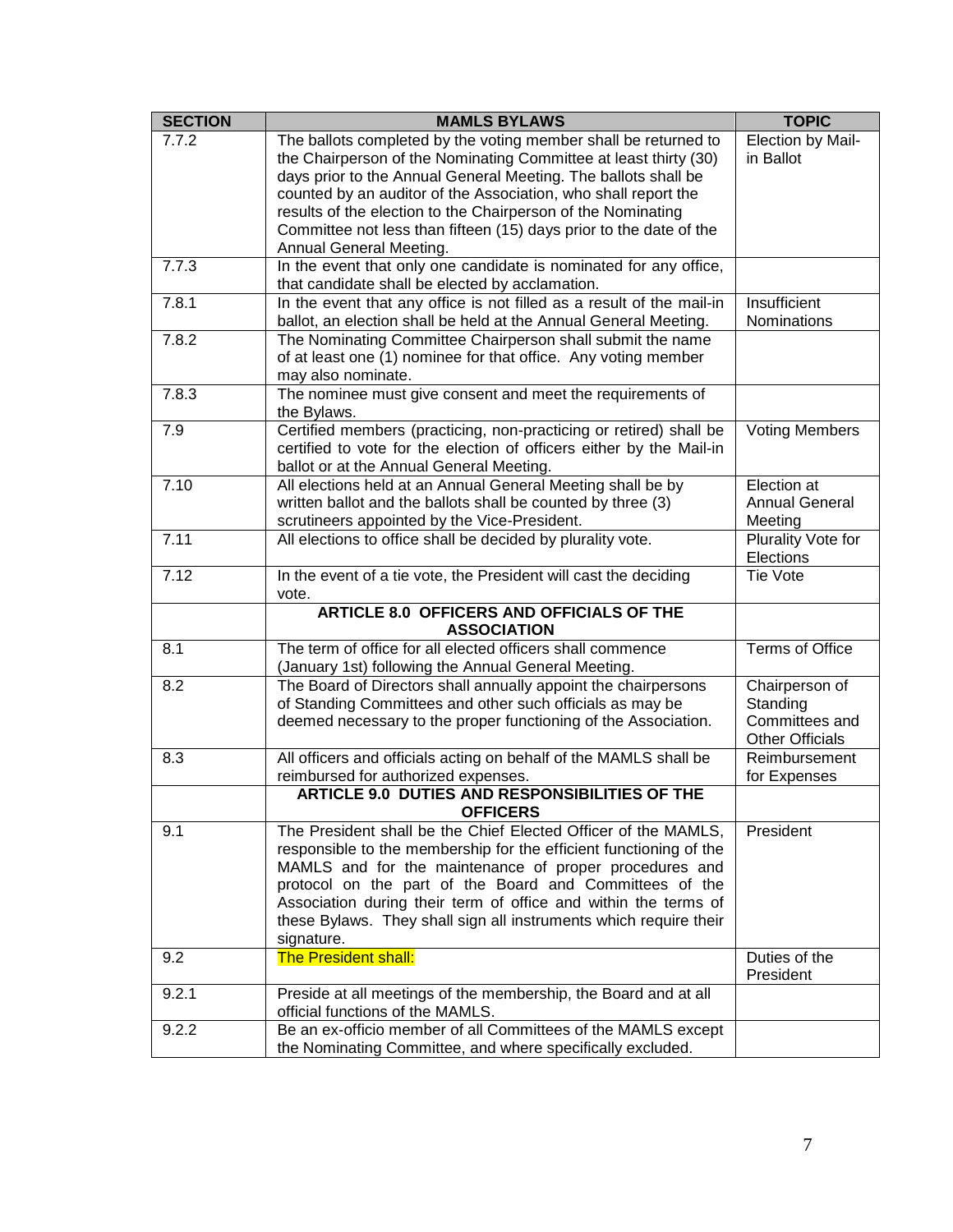| <b>TOPIC</b>                |
|-----------------------------|
|                             |
|                             |
|                             |
|                             |
|                             |
|                             |
|                             |
| Duties of the               |
| Vice-President              |
|                             |
| Duties of the<br>Treasurer  |
|                             |
|                             |
|                             |
|                             |
|                             |
|                             |
|                             |
|                             |
|                             |
| Duties of the               |
| Academy<br><b>Directors</b> |
|                             |
| Standing & Other            |
| Committees                  |
|                             |
|                             |
|                             |
| Filing and review           |
| of Complaint<br>against MLT |
| members                     |
|                             |
|                             |
|                             |
| Filing and review           |
| of Complaint                |
| against MLA                 |
| certified                   |
| members                     |
|                             |
|                             |
|                             |
|                             |
| <b>Annual General</b>       |
| Meeting                     |
|                             |
|                             |
|                             |
|                             |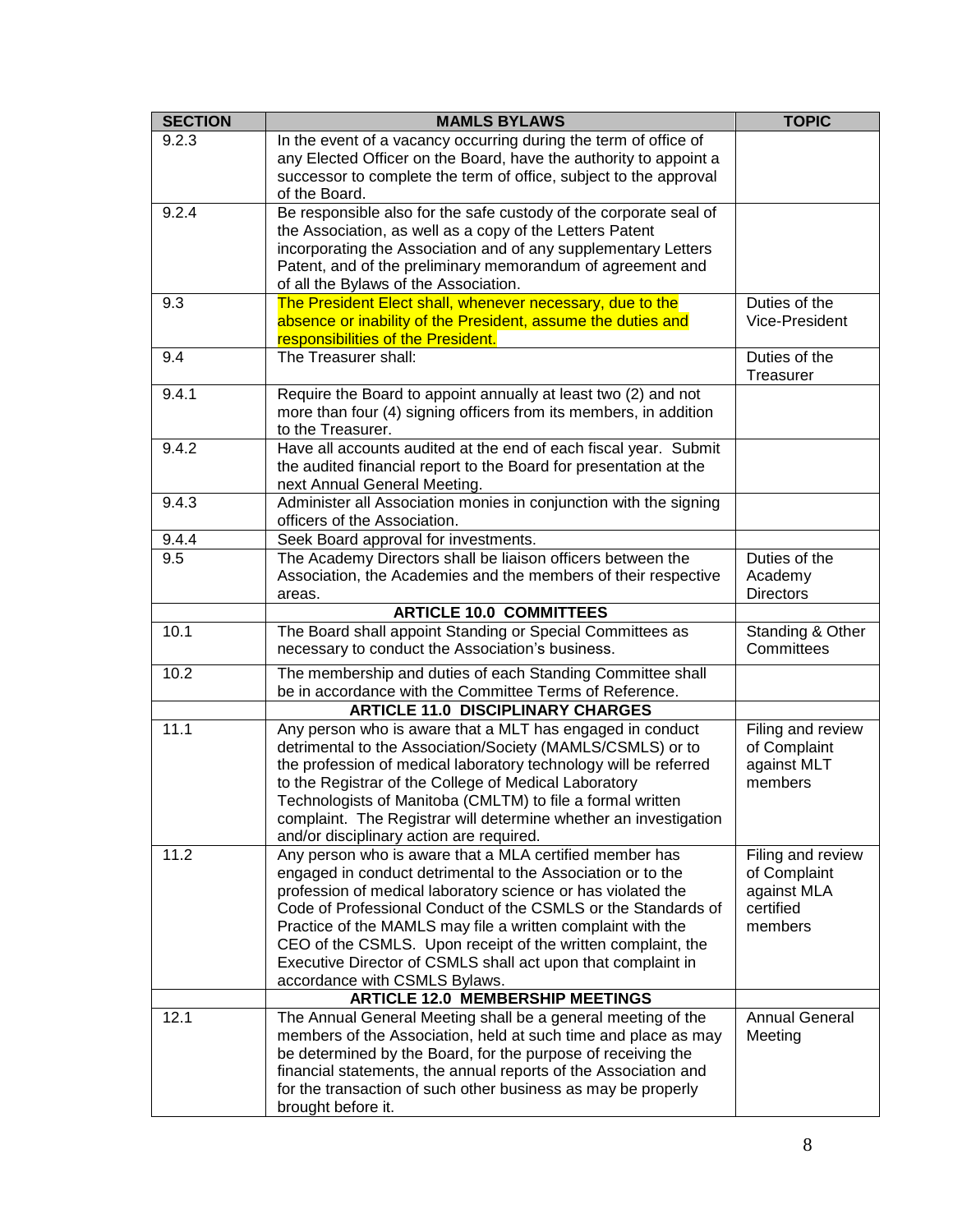| <b>SECTION</b> | <b>MAMLS BYLAWS</b>                                                                                                                  | <b>TOPIC</b>                 |
|----------------|--------------------------------------------------------------------------------------------------------------------------------------|------------------------------|
| 12.2           | Notice of the Annual General Meeting of the Association,                                                                             | Notice of the                |
|                | together with the Agenda for the meeting, shall be sent to the                                                                       | <b>Annual General</b>        |
|                | members at their last known address not less than thirty (30)                                                                        | Meeting                      |
|                | days prior to the meeting.                                                                                                           |                              |
| 12.3           | A Special Meeting shall be a general meeting of the members of                                                                       | <b>Special Meeting</b>       |
|                | the Association which may be called at any time by the                                                                               |                              |
|                | President of the Association with the approval of the Board, or<br>upon request, by written notice signed by twenty five (25) voting |                              |
|                | members of the Association, for the purpose of considering a                                                                         |                              |
|                | specific and urgent matter of business which cannot be delayed                                                                       |                              |
|                | until the next Annual General Meeting.                                                                                               |                              |
| 12.4           | Notice of a special meeting of the MAMLS together with the                                                                           | Notice of Special            |
|                | purpose for holding the meeting shall be sent to the members                                                                         | Meeting                      |
|                | not less than seven (7) days prior to the meeting. The date, time                                                                    |                              |
|                | and place for the meeting shall be at the discretion of the Board                                                                    |                              |
| 12.5           | Thirty (30) voting members shall constitute a quorum for any                                                                         | Quorum for                   |
|                | meeting.                                                                                                                             | Meetings                     |
|                | <b>ARTICLE 13.0 VOTING</b>                                                                                                           |                              |
| 13.1           | The eligibility of any member to vote at any general meeting                                                                         | <b>Voting Rights</b>         |
|                | shall be in accordance with Article 5.0, Sections 5.1-5.2.                                                                           | <b>Tie Votes</b>             |
| 13.2           | In the event of a tie vote at any meeting, the President shall cast<br>the deciding vote.                                            |                              |
| 13.3           | A majority vote of the members in attendance at any meeting of                                                                       | Majority Vote                |
|                | the MAMLS shall prevail except as otherwise specified in these                                                                       |                              |
|                | Bylaws or in the Parliamentary Authority.                                                                                            |                              |
|                | <b>ARTICLE 14.0 ACADEMIES</b>                                                                                                        |                              |
| 14.1           | Certified members in any geographical region within the                                                                              | Organization of              |
|                | Province may, upon application signed by at least ten (10) such                                                                      | Academy                      |
|                | members, request Association approval and recognition of the                                                                         |                              |
|                | organization of a local Academy.                                                                                                     |                              |
| 14.2           | Each Academy, when approved and recognized by the                                                                                    | Academy                      |
|                | Association shall comply with the following requirements:                                                                            | Agreement                    |
| 14.2.1         | Shall be subject to the Bylaws of MAMLS.                                                                                             |                              |
| 14.2.2         | Shall prepare Standing Rules and submit these to the Board for                                                                       |                              |
|                | Approval by the Association.                                                                                                         |                              |
| 14.3           | All members of the Academies shall be in good standing of the<br>Association.                                                        | Membership of<br>the Academy |
|                |                                                                                                                                      | Disband of an                |
|                |                                                                                                                                      | Academy                      |
| 14.5           | In the event an Academy ceases to function for any reason, its                                                                       |                              |
|                | assets shall be placed in trust immediately with the MAMLS.                                                                          |                              |
|                | Failure of an Academy to reorganize within two (2) years shall                                                                       |                              |
|                | mean forfeiture of the assets, which shall then be absorbed into                                                                     |                              |
|                | the assets of the MAMLS.                                                                                                             |                              |
|                | <b>ARTICLE 15.0 ENACTMENT OF BYLAWS</b>                                                                                              |                              |
| 15.1           | These Bylaws shall be revised or amended by a Special                                                                                | Amendment of                 |
|                | Resolution after adoption by two/thirds (2/3) of the votes cast at                                                                   | the Bylaws                   |
| 15.2           | the Annual General Meeting                                                                                                           | Notice to                    |
|                | Proposed revisions, approved by the Board, must be circulated<br>to the membership thirty (30) days prior to the Annual General      | <b>Members</b>               |
|                | Meeting.                                                                                                                             |                              |
|                |                                                                                                                                      |                              |
|                |                                                                                                                                      |                              |
|                |                                                                                                                                      |                              |